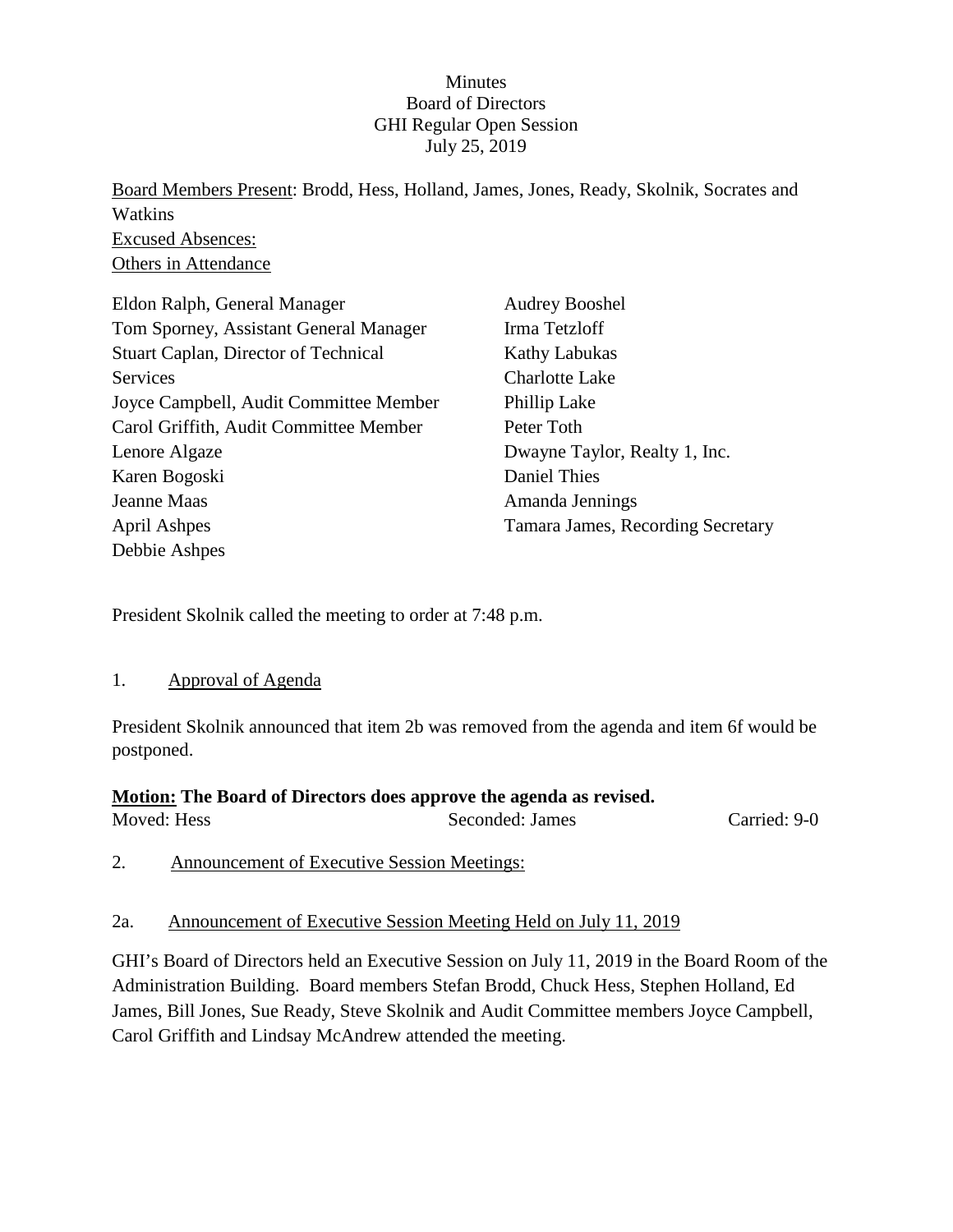The following motion to call this meeting was made during a prior open meeting earlier this evening and approved by Board members Stefan Brodd, Chuck Hess, Stephen Holland, Ed James, Bill Jones, Sue Ready and Steve Skolnik:

**Motion: I move that the Board of Directors adjourn this open meeting for the purpose of conducting a closed meeting to discuss the following matters:**

- **a. Approve minutes of an Executive Session Meeting held on June 6, 2019.**
- **b. Member financial matters.**
- **c. Consider the terms and conditions of the following contract in the negotiation stage:**
	- **Contract for Arboricultural Services – first reading**
- **d. A member complaint matter**
- **e. Consider next steps in negotiations with WSSC re: proposal to replace underground water supply and sewer pipes for masonry units**
- **f. Request made by a member to the Prince George's Common Ownership Communities for mediation re: a dispute with GHI's Board of Directors**
- **g. A rental permit granted to a member.**

The meeting commenced at 7:05 pm, recessed at 7:43 p.m., reconvened at 9:43 pm, and adjourned at 10:14 pm.

*Authority for the above closed meetings was derived from Subtitle 6b of the Maryland Cooperative Housing Corporation Act, § 5-6B-19 "Meetings of cooperative housing corporation open to members of corporation or their agents." Paragraph (e) (1)*

# 2b. Announcement of Executive Session Meeting Held on July 25, 2019

*Removed as the Executive session is in recess.*

# 3. Visitors and Members (Comment Period)

Lenore Algaze expressed concerns about the selling of her unit. Irma Tetzloff mentioned her concerns about the court parking lot. Charlotte Lake and Phillip Lake had questions about the Community Beautification Program citation.

- 4. Approval of Membership Applications
- **Motion: I move that the Board of Directors approve the following persons into the cooperative and membership be afforded them at the time of settlement:**

Minutes: GHI Board of Directors Meeting of July 25, 2019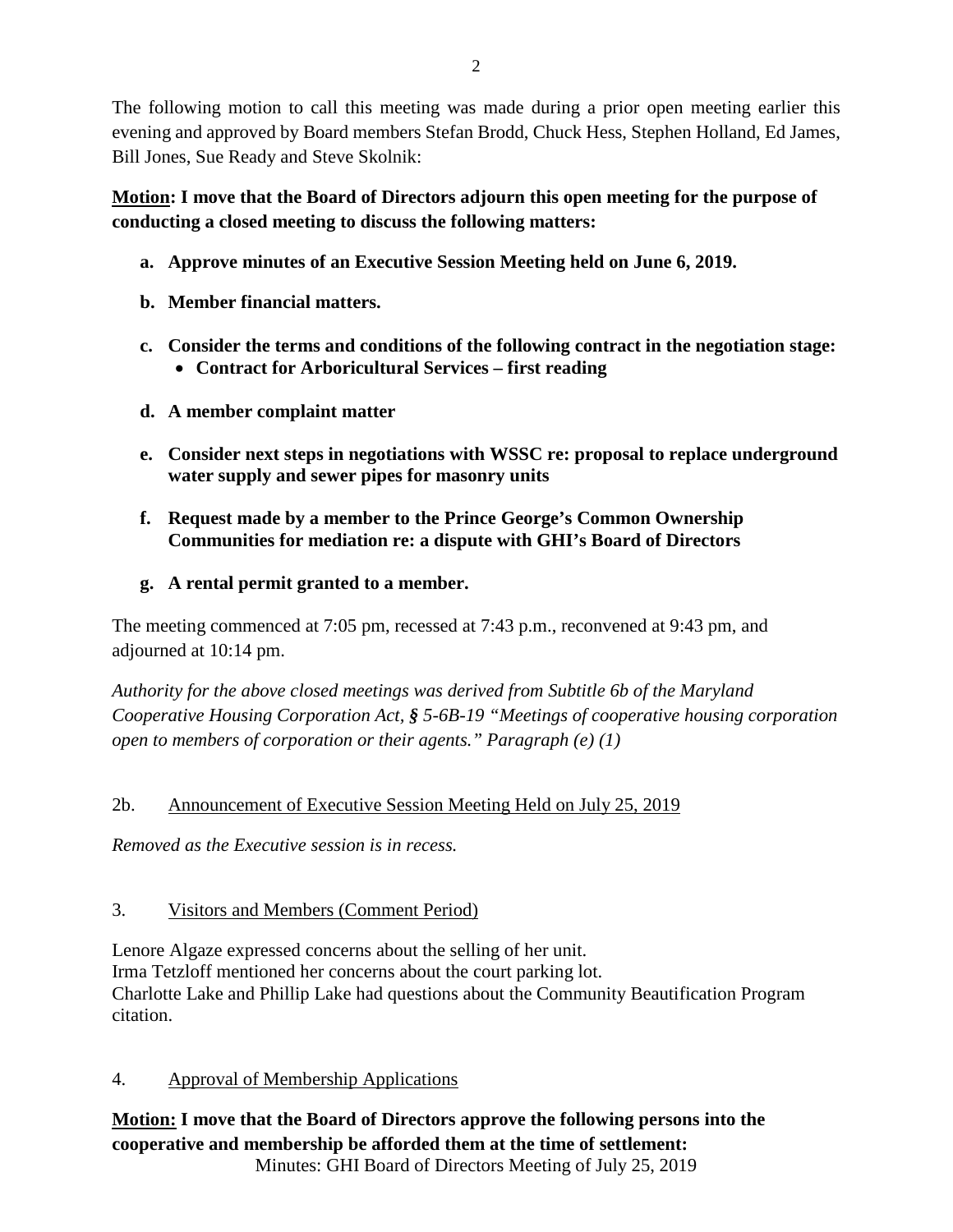- **Piri T. Powell-Jenkins, Guy E. Jenkins, Tenants by the Entirety;**
- **Peter Toth, Sole Owner;**
- **John W. Taylor, Sole Owner;**
- **Brian P. Voith, Christine Wilkin, Joint Temants;**
- **Gordon Rose, Sole Owner;**
- **Theodore Mysliwiec, Erica Mysliwiec, Tenants by the Entirety;**
- **Sarah Adkisson, William Vormelker, Tenants by the Entirety.**

Moved: James Seconded: Hess Carried: 9-0

### 5. Committee and Homes Improvement Program Reports

**Homes Improvement Program –** Sporney reported that:

- Windows 63 % completed
- Attics 52% completed
- Doors 39% completed
- HVAC 41% completed
- Siding 38% completed
- Asbestos frame crawlspaces 97% (make safe) 77% (vapor barrier/installation removal) 54% (pipes removal) 53% (air clear) 17% (installation &fans)
- Frame crawlspace electrical 92% completed

**Buildings Committee** – James reported that the committee met and is working on the re-write of section X "Clean-up" of the GHI handbook.

**Member Outreach Committee** – Brodd reminded the board that the New Member Social is Wednesday August 14. Brodd also mentioned the program to offer meeting with members and asked if a board member would like to join him.

**Finance and Investment Committees** – Hess said that both will meet on August 1.

6. For Action or Discussion

#### 6a. Approve Minutes of Special Open Session Meeting Held on June 20, 2019

# **Motion: I move that the Board of Directors approve the minutes of the Special Open Session Meeting that was held on June 20, 2019 as presented.**

Moved: James Seconded: Hess Carried: 5-0-4 Abstained: Holland, Socrates, Ready, Watkins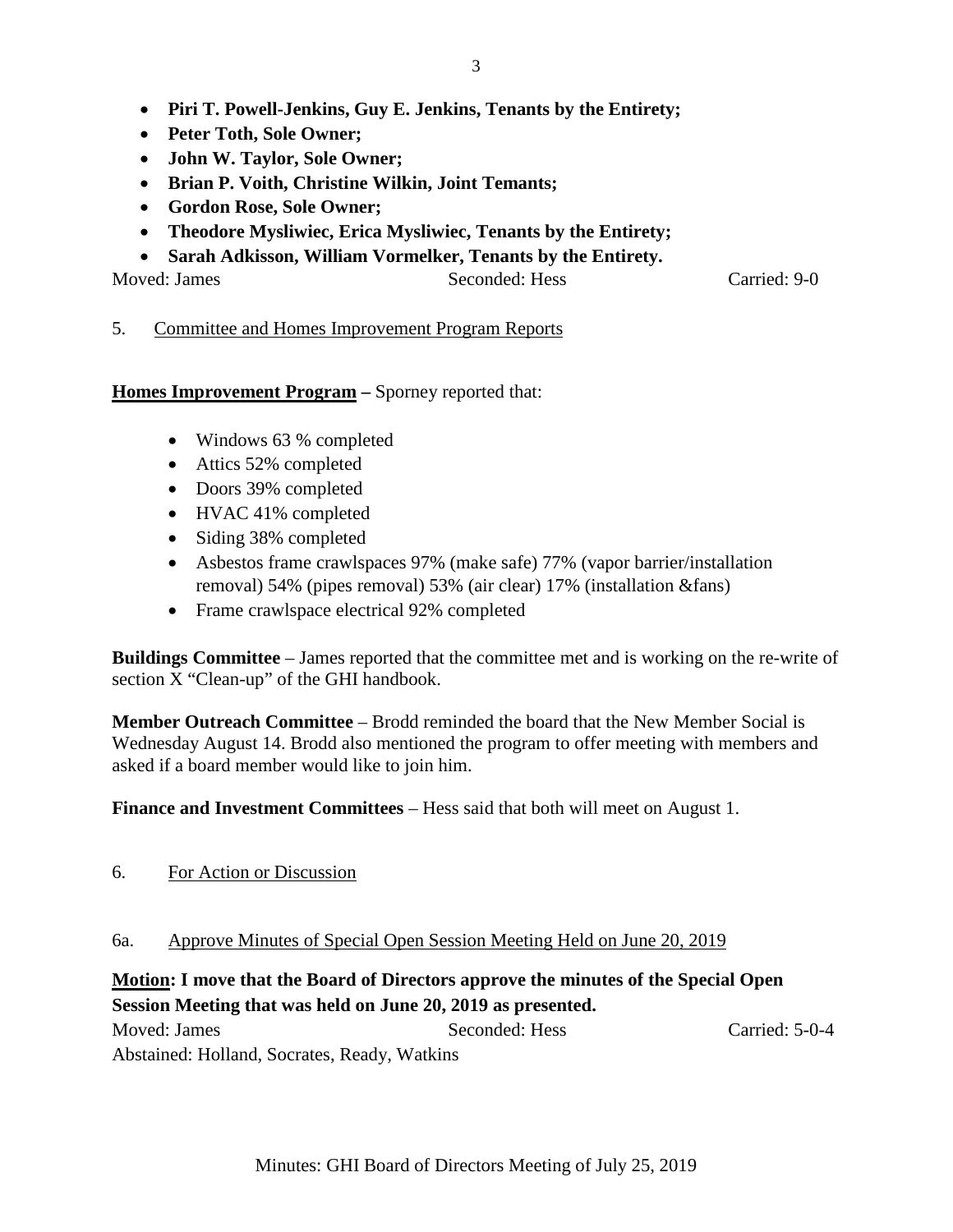**Motion: I move that the Board of Directors approve the minutes of the Regular Open Session Meeting that was held on June 20, 2019 as presented.**

Moved: James Seconded: Hess Carried: 5-0-4 Abstained: Holland, Socrates, Ready, Watkins

# 6c. Proposed Gardenside Screened Porch at 3-F Eastway that Requires an Exception to Rule §X.F.3 in the GHI Member Handbook

On May 13, 2019, staff received a permit request (refer to Attachment #5.) from Ms. April Ashpes, the member at 3-F Eastway, who desires to construct a gardenside screened porch.

This permit request requires an exception to the following GHI Rule:

• **§X.F.3 Gardenside and End Additions** "Roof lines of an addition should be of the same type as the original structure or blend with the existing lines"

During the ARC meeting on July 10, 2019, the following points were discussed:

- a) The member proposes to construct a gardenside screened porch with a shed roof of 4:12 pitch. The home is a block unit, with a flat roof.
- b) There is an existing gardenside screened porch with a shed roof in the same row, at 3-G Eastway.
- c) The roof of the proposed screened porch should be constructed of asphalt shingles that are similar to the CertainTeed Landmark Pro AR max def Pewterwood shingles installed during the 2019 GHI frame roof replacement program.

The ARC recommended by a vote of 6-0-1 that the Board of Directors allow the member to construct the gardenside screened porch with a shed roof of 4:12 pitch, covered with asphalt shingles that are similar to the CertainTeed Landmark Pro AR max def Pewterwood shingles, installed during the 2019 GHI frame roof replacement program.

**Motion: I move that the Board of Directors grant an exception to Rule §X.F.3 in the GHI Member Handbook, thereby allowing the member of 3-F Eastway to construct a gardenside screened porch with a shed roof of 4:12 pitch, that has asphalt shingles similar to the CertainTeed Landmark Pro AR max def Pewterwood type installed on frame homes during the 2019 GHI roof replacement program.**

Moved: Hess Seconded: Jones Carried: 9-0

### 6d. Proposed Gardenside Screened Porch at 9-A Southway

On April 15, 2019, staff received a permit request (refer to Attachment #6.) from Ms. Kathryn Thompson, the member at 9-A Southway, who desires to construct a gardenside screened porch with a 3:12 roof slope.

This permit request was at variance with the following GHI Rules:

Minutes: GHI Board of Directors Meeting of July 25, 2019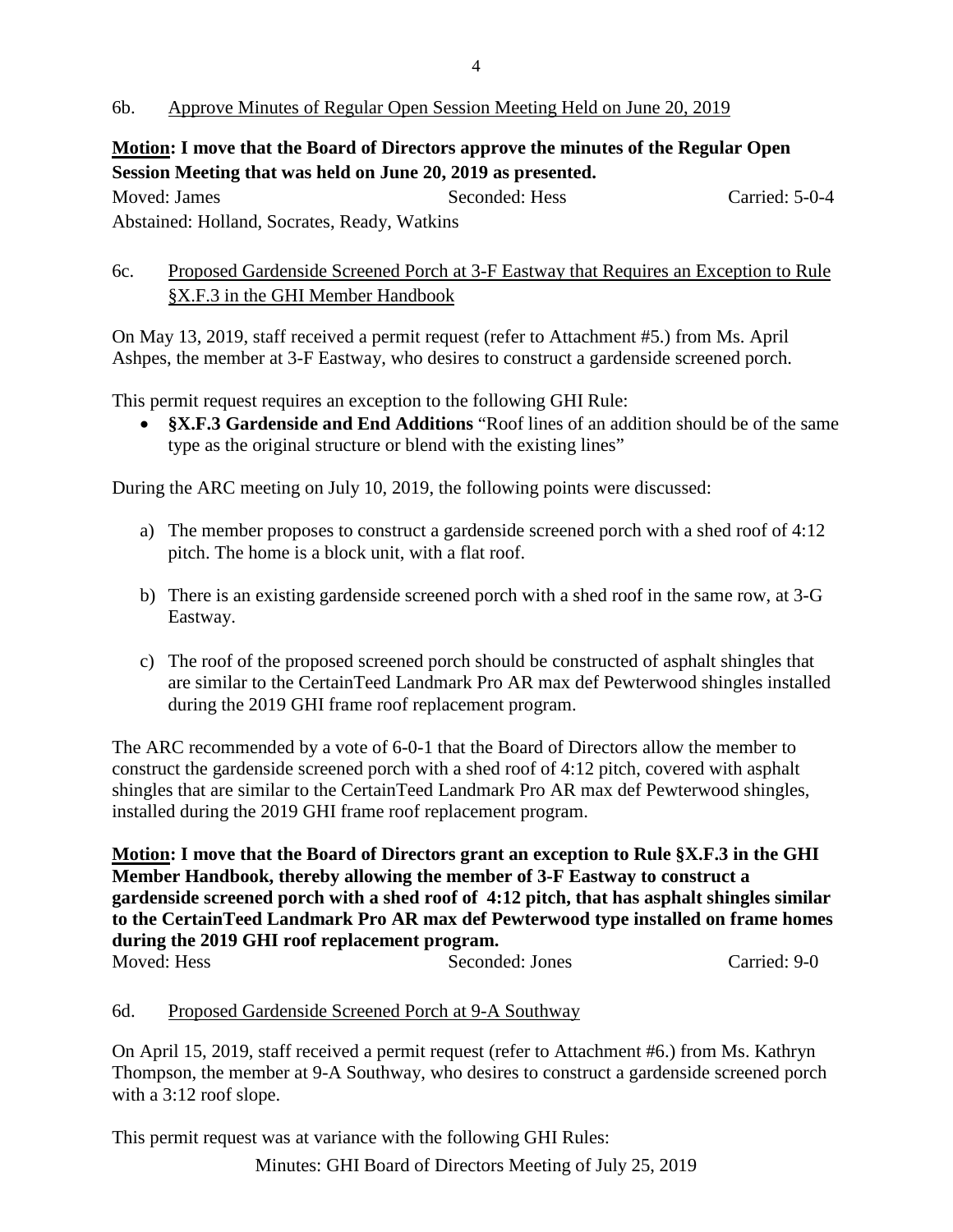• **§X.F.3 Gardenside and End Additions** "Roof lines of an addition should be of the same type as the original structure or blend with the existing lines"'

5

• **§X.D.13 Construction Specifications.** "Roof slopes > or = to 3:12 to be shingle"

During the ARC meeting on July 10, 2019, the following points were discussed:

- a) There is an existing one-story addition located on the gardenside and end side of the unit, which has a shed/hip roof whose pitch is less than 3:12; therefore, it is a modified bitumen roof instead of an asphalt shingle roof.
- b) The member proposes to construct a gable-end screened porch on the gardenside with a roof slope of 3:12. The gable-end roof is set back a bit from the outside corner of the existing addition with the hip roof.
- c) It would be much better, simpler, and more aesthetic to have the roof slope of the proposed screened porch match the roof slope of the existing addition. The eave should also align, so that there is a continuous eave around the entire existing and proposed additions.
- d) A matching roof slope would allow the member to install the same type of modified bitumen roof that is on the existing addition, eliminating the need for an exception to GHI Rule §X.D.13.
- e) An existing downspout can be relocated as required.
- f) Staff will meet with the member and her contractor to modify the roof design to satisfy the ARC's preference. Staff will share these designs with the ARC.

The ARC recommended by a vote of 7-0-0 that the Board of Directors allow the construction of a gardenside screened porch at 9-A Southway, provided that the roof slope of the screened porch matches the roof slope of the existing addition, and that the eave heights of the existing and proposed additions are similar and in alignment.

Staff met with the member and her contractor and revised the drawings in accordance with the ARC's suggestions. Staff also informed the ARC that these changes satisfy GHI rules.

**Motion: I move that the Board of Directors allow the member of 9-A Southway to construct a gardenside screened porch, provided that the roof pitch of the screened porch matches the roof pitch of the existing addition, and the eave heights of the screen porch and the existing addition are similar and in alignment.**

| Moved: Hess           | Seconded: Holland | Carried: $8-1-0$ |
|-----------------------|-------------------|------------------|
| <b>Opposed:</b> Ready |                   |                  |

6e. Proposal to Move an Existing Fence at 16-E Ridge Rd. that Requires an Exception to Rules §VII.B.1.a and §VII.B.9 in the GHI Member Handbook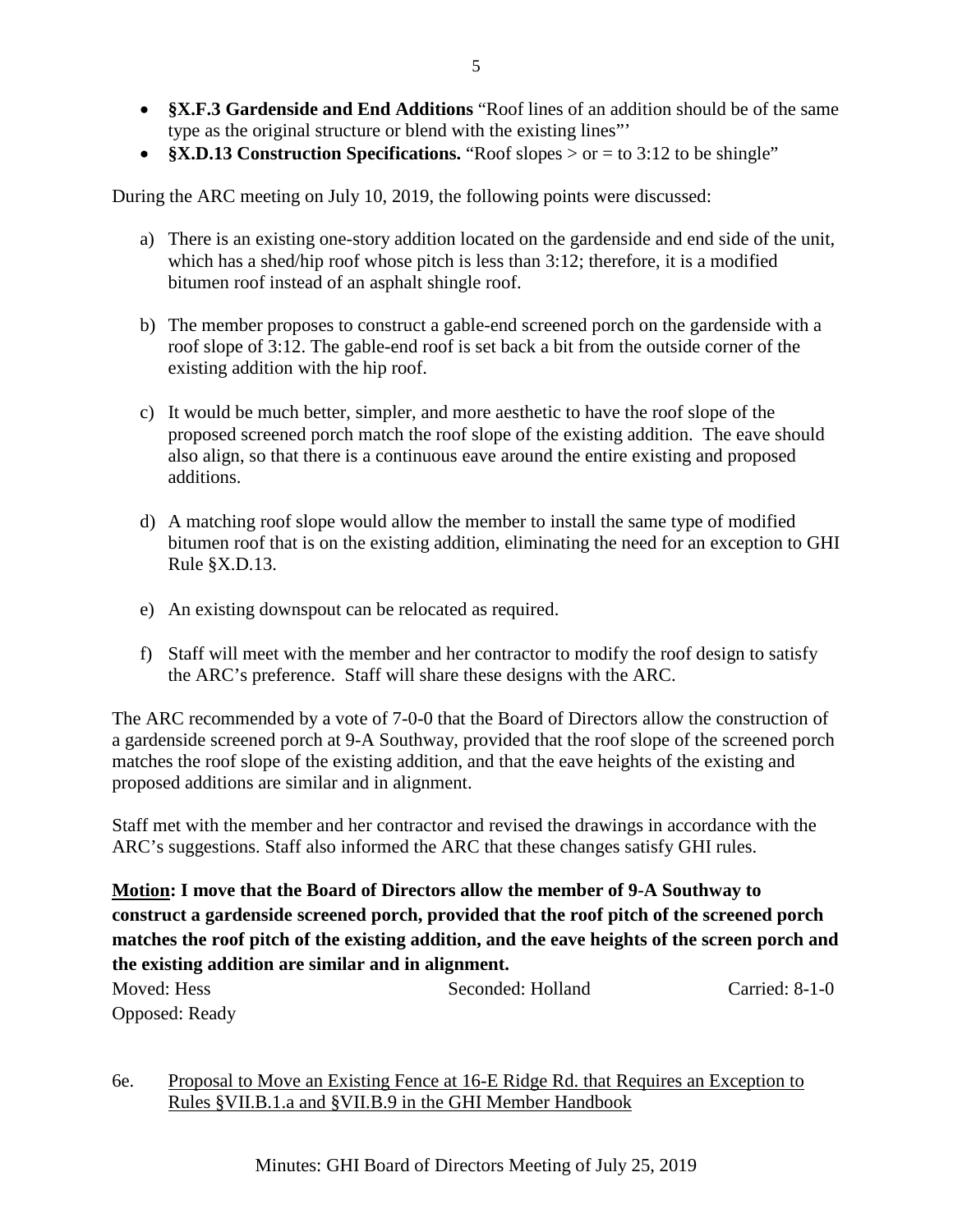# *Deferred.*

## 6f. Proposal to Install a Serviceside Fence at 45-Q Ridge Rd. that Requires an Exception to GHI Rule §VII.B.1.c

# *Deferred.*

6g. Proposed Installation of a Half-Bath at 2-T Laurel Hill Rd. Resulting in the Installation of a Window and Removal of a Trash Closet Door

### *Deferred by request from member.*

6h. Proposed Serviceside Garden & Bike Shed at 73-J Ridge Rd. that Requires an Exception to Rules §IX.B.3 and §IX.D.3 in the GHI Member Handbook

# *Deferred.*

6i. Investment Committee's Recommendation re: Prudent Person Rule & Investment Advisor

### *Brief discussion, No Action.*

# 6j. Proposal to Establish a Task Force to Develop a Succession and Emergency Back-up Plan for the General Manager Position

The Board's 12-month action plan states that the Board may need to establish a sub-committee of the Board to work with the General Manager in developing a succession and emergency backup plan for the General Manager position.

The Board may wish to consider establishing a task force made up of current and past Board members to recommend to the Board a set of policies and possible actions to reduce risks during leadership transitions. Having conferred with Mr. Tom Adams, a past President of Transition Guides who presented a module on succession planning during the Board's strategic planning review on June 2, 2019, staff recommends that such a task force should undertake all, but not limited to, the following activities:

- To learn about succession planning and its connection to mission sustainability generally and as applied in comparable large-scale community associations with on-site managers,
- To develop drafts of the basic emergency back-up plans and succession policy for the General Manager position,
- To build on the input from the member survey conducted by the Member Outreach Committee, through a mission sustainability review to inform the succession planning,
- To recommend to the Board specific practices and processes to initiate when the general manager gives notice of his intent to retire,
- To prepare a final report to the Board which includes a recommended action plan to both strengthen succession planning and increase mission sustainability.

Minutes: GHI Board of Directors Meeting of July 25, 2019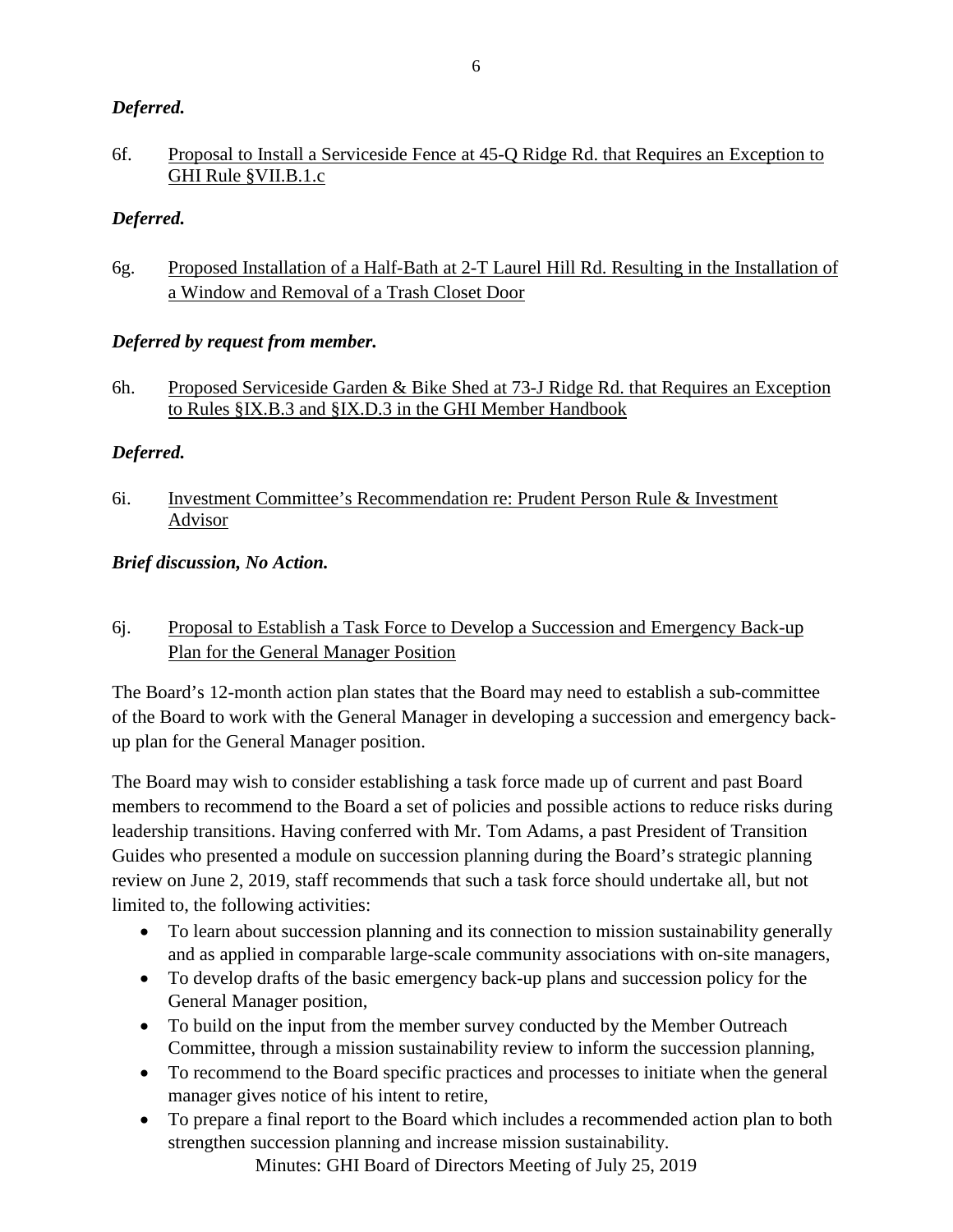# **Motion: I move that the Board establish a task force to recommend a succession and emergency back-up plan for the General Manager position.** Moved: Hess Seconded: Brodd Carried: 9-0

#### 6k. Establish Criteria for Deciding When to Install a Door on an Open Rental Garage

At present, there are 277 rental garages (excluding those owned by the Parkway Apartments). Two hundred and thirty rental garages have doors and there are forty-seven open garages.

Recently, a few members in 33 Court Ridge Rd. requested that GHI install a door on the only open garage in a row of 5 garages, to enhance the aesthetic appearance of the court. Staff recalls that several years ago, a door was installed in a garage at 9 Court Ridge Rd. at the request of a member.

The current monthly charges for rental garages are as follows:

| Open garage                         | \$32  |
|-------------------------------------|-------|
| Closed garage for parking a vehicle | \$52  |
| Closed garage for storage of items  | \$108 |

Staff estimates that it would cost \$ 1,250 to install a door on a rental garage. Hence the estimated simple payback periods for installing doors on open rental garages are as follows:

| Closed garage subsequently used for parking a vehicle | 1.5 years         |
|-------------------------------------------------------|-------------------|
| Closed garage subsequently used for storing items     | $\vert$ 1.4 years |

Staff suggests that the Board request the Finance Committee to provide a report including but not limited to the following considerations:

- a) Pros and cons of installing doors on all open garages.
- b) Should doors be installed on all open garages, and if so, over what timeframe? Should garage rental charges be increased to finance such a program?
- c) If doors are not to be installed on all open garages, what criteria should be established to guide staff in making decisions about installing garage doors that members request?

# **Motion: I move that the Board of Directors direct the Finance Committee to provide a report that includes, but is not limited to, the following considerations:**

- **a) Pros and cons of installing doors on all open garages.**
- **b) Should doors be installed on all open garages and if so, over what timeframe? Should garage rental charges be increased to finance such a program?**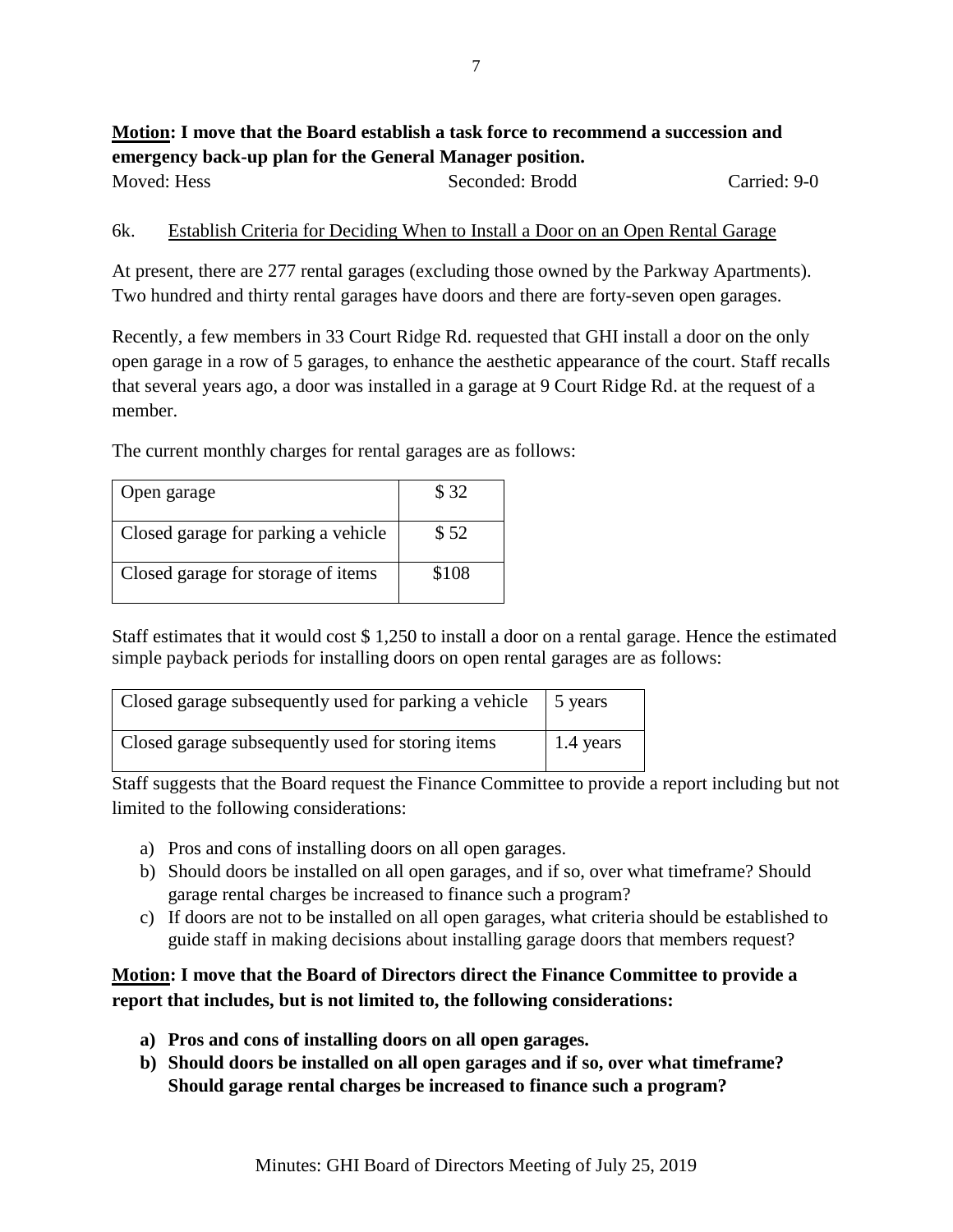**c) If doors are not to be installed on all open garages, what criteria should be established to guide staff in making decisions about installing garage doors that members request.**

| Moved: Holland | Seconded: Brodd | Carried: 9-0 |
|----------------|-----------------|--------------|
|                |                 |              |

# 6l. Review Committee's Request for Permission to Recommend Improvements to the Door Entrances on the Administrative Building

During the past 18 months, members of the former Yard Solutions Task Force significantly improved the appearance of the landscape in front of the Administrative Building. The Architectural Review Committee requests permission from the Board to recommend improvements that should be made to the door entrances of the building, to complement the landscape improvements that have been made.

### **Motion: I move that the Board of Directors authorize the Architectural Review Committee to make recommendations regarding improvements that should be made to the door entrances of the Administration Building.**

| Moved: Hess | Seconded: James | Carried: 9-0 |
|-------------|-----------------|--------------|

# 6m. Publication of Agenda Items for Board Meetings

At present, staff publishes preliminary agenda items in the Greenbelt News Review for all special open session, regular open session and regular executive session Board meetings. These agenda items are submitted to the News Review nine days before Board meetings and are published in the newspaper, seven days before the meetings. After the manager's memorandum is prepared (usually one week before a Board meeting), staff publishes the final agenda items in GHI's e-newsletter, three days before a Board meeting. Often, there are differences between the preliminary agenda items stated in the Greenbelt News Review and the final agenda items stated in the GHI e-newsletter.

The only statement in GHI's bylaws regarding public announcement of a Board meeting is as follows:

• Any consideration of contracts in Executive Session requires prior public announcement of the nature and scope of the contracts by printed and electronic means as soon as practicable.

The requirements in the Maryland Coop Housing Act-Transparency Requirements and Member Rights for providing information about Board meetings are as follows:

- All members shall be given reasonable notice of all regularly scheduled open meetings of the cooperative housing corporation.
- If a meeting is held in closed session, the minutes of the next meeting of the cooperative housing corporation shall include:
	- − A statement of the time, place, and purpose of a closed meeting;
	- − A record of the vote of each board or committee member by which the meeting was closed; and
	- − A statement of the authority for closing the meeting.